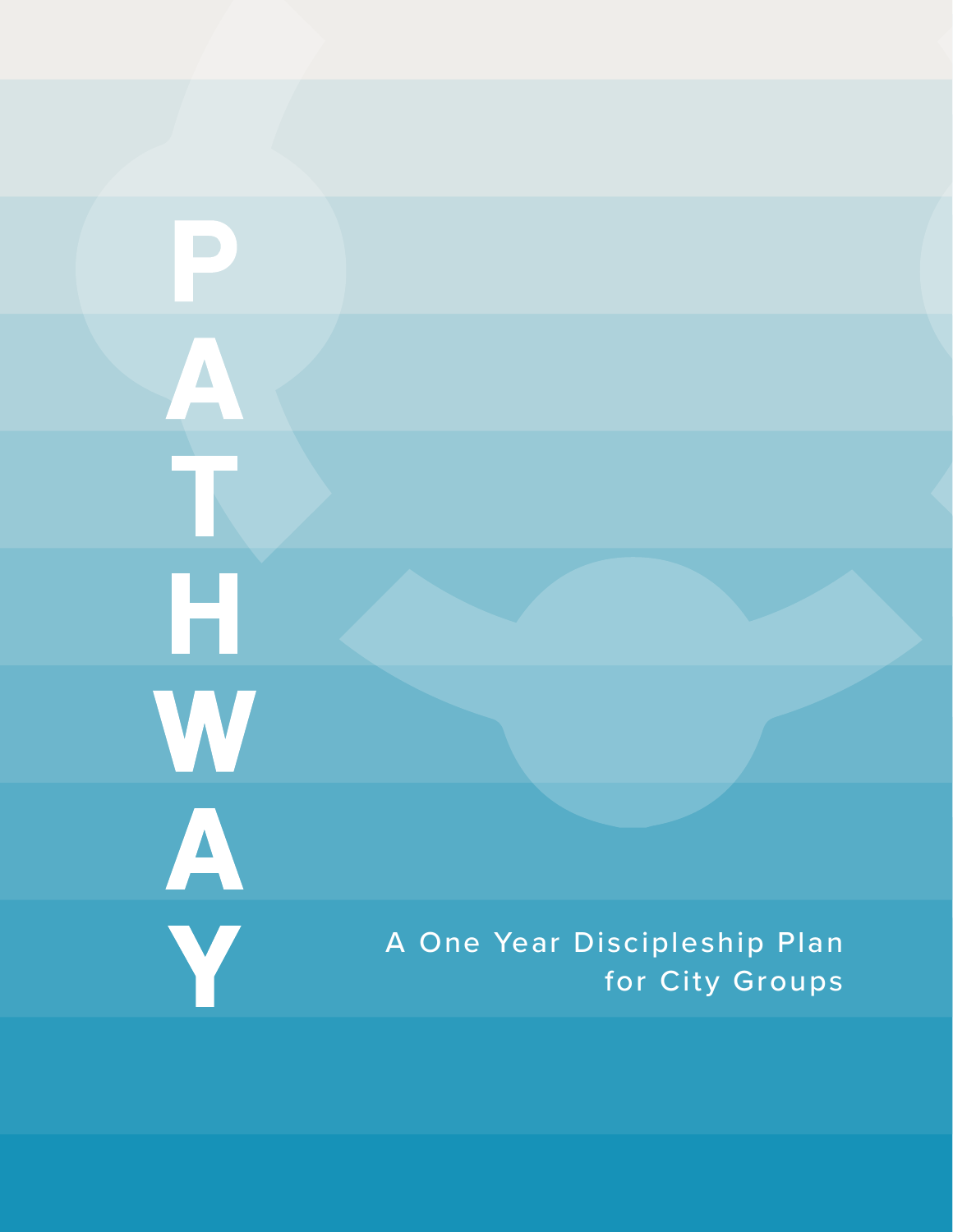# **THE GREATEST STORY EVER TOLD**

Stories are central to our everyday lives. They are powerful and deep with meaning. They cross social and cultural lines. They uniquely connect the storyteller and listener. We use stories to help us make sense of our world and our relation to it.

God is the greatest storyteller of all time and the Gospel is the greatest story ever told.

#### *The Gospel Story*

In the beginning, God created everything; the heavens and the earth. He filled creation with animals, fish, plants, and every creeping thing that creeps. But His most precious creation was people. He formed all people in the image of God and they enjoyed a perfect relationship with Him *(Genesis 1-2*).

Then tragedy struck. Through deception and a lie, the enemy, Satan, convinced people that they were better off without God. People willingly sinned and suffered the consequences of separation from God *(Genesis 3)*.

This means that all people, you and me, have sinned and without external intervention their sin earns them death and eternal separation from God *(Romans 3:23, 6:23, Isaiah 53:6, Hebrews 9:27)*.

But God sent a hero to rescue us. He intervened with His grace, love, and mercy. While we were still in sin and enemies of God, Jesus Christ came to pay the penalty of sin through His death on the cross. Everyone who trusts in Jesus and that He perfectly accomplished all of these things will be saved, not on their own merit, but through Jesus *(Romans 5:8, Ephesians 2:8-9, Titus 3:5, 1 Peter 3:18)*.

When we are saved, we belong to the body of Christ, the Church. The Church is the saved and sent people of God to share the greatest story ever told and proclaim the excellencies of God in order that more disciples of Jesus would be made *(Acts 1:8, Matthew 28:18-20, 2 Corinthians 5: 17-20)*.

And as we look to the future, there is a time set by God the Father when Jesus Christ will return to perfectly restore all things once and for all. He will make all things new, His people will dwell with Him forever in perfect peace worshipping Him for all eternity *(Jeremiah 32:36-44, Revelation 7:9-17)*.

The Gospel story impacts every area of our lives. It's a story that crosses social and cultural barriers and helps us make sense of the world we live in. It's the foundation on which all Christians stand as we seek to know Jesus and make Him known. As you begin your journey through the City Group Pathway, don't forget the Gospel story and Jesus, our great hero.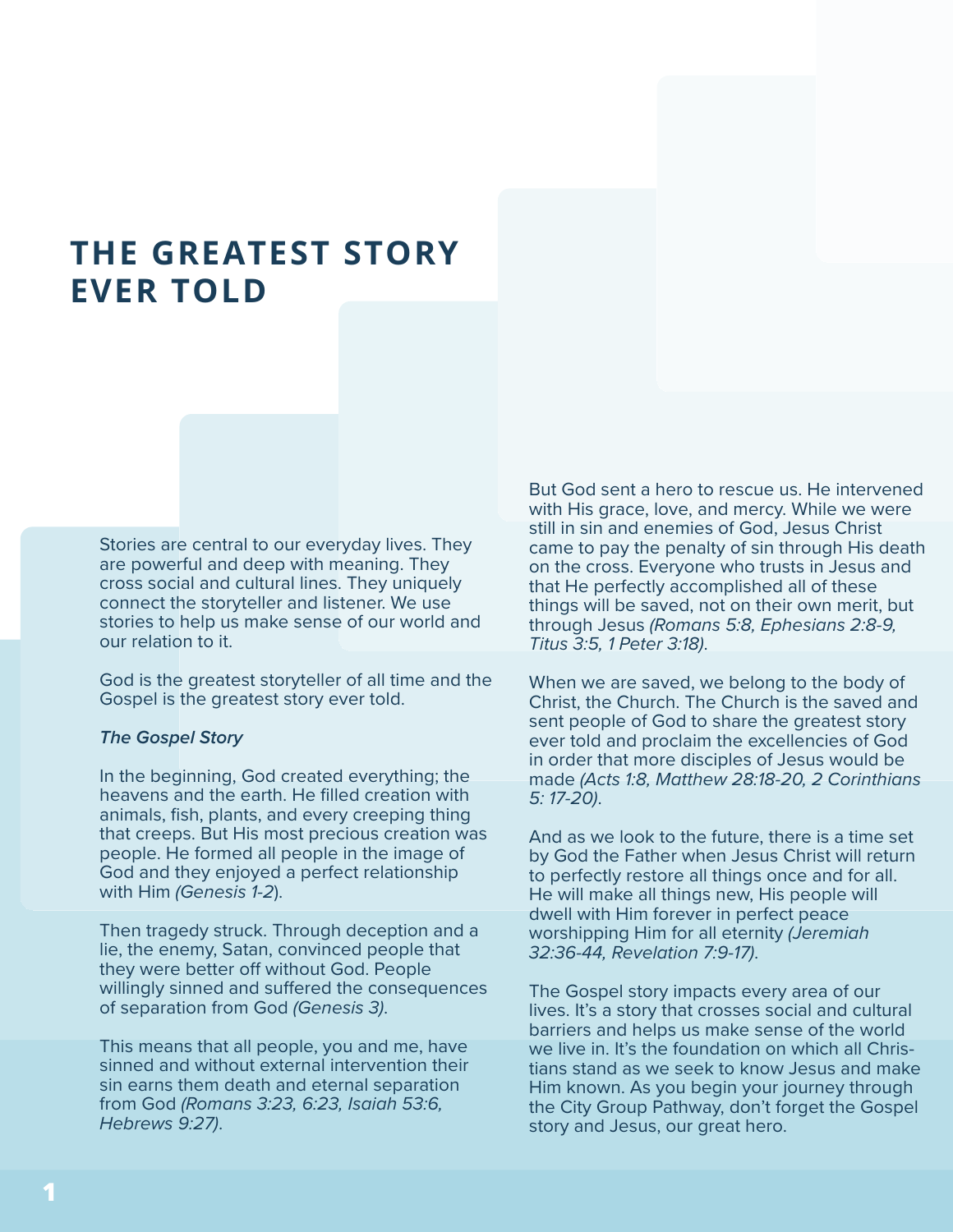# PAT HWAY

A One Year Discipleship Plan for City Groups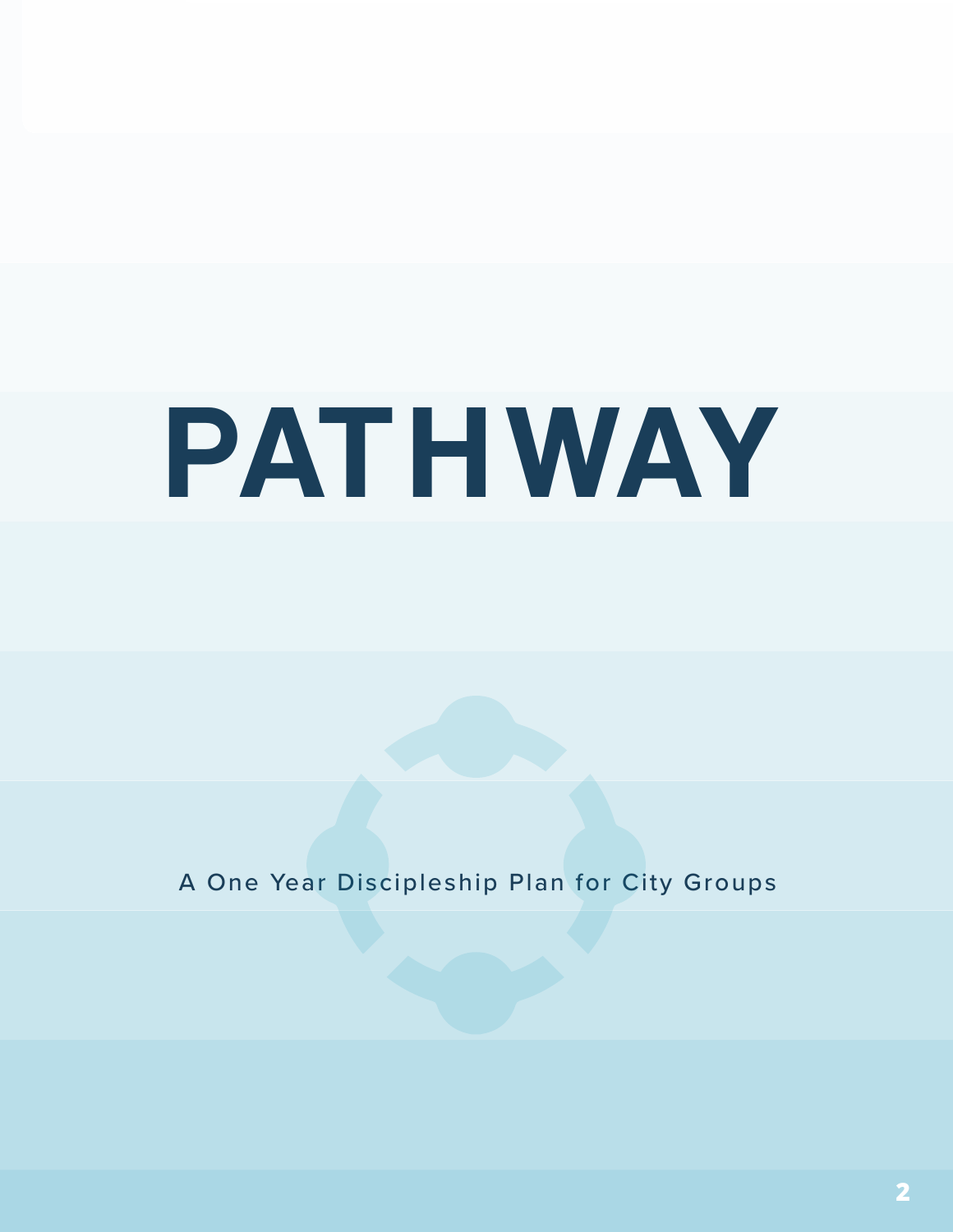# **EQUIPPING**

- *The Greatest Story Ever Told*
- *Table Of Contents*
- *City Group Pathway*
- *City Groups Missional Communities*

# **MODULES**

*Module A "Our New Identity"*

*Month 1: UP - "Identity in Christ" W1: Bible Study W2: Family Meal W3: Equipping W4: In Action*

*Month 2: IN - "Identity in the Family of God" W1: Bible Study W2: Family Meal W3: Equipping W4: In Action*

*Month 3: OUT - "Identity as a Witness" W1: Bible Study W2: Family Meal W3: Equipping W4: In Action*

*Month 4: "Living in our New Identity" W1: Bible Study W2: Family Meal W3: In Action W4: Celebration Checkpoint* *Module B "Biblical Community"*

*Month 5: UP - "Community with God" W1: Bible Study W2: Family Meal W3: Equipping W4: In Action*

*Month 6: IN - "Community in the Family of God" W1: Bible Study W2: Family Meal W3: Equipping W4: In Action*

*Month 7: OUT - "Community on Mission" W1: Bible Study W2: Family Meal W3: Equipping W4: In Action*

*Month 8: "Living in Biblical Community" W1: Bible Study W2: Family Meal W3: In Action W4: Celebration Checkpoint*

*Module C "Christ's Mission"*

*Month 9: UP - "On Mission with God" W1: Bible Study W2: Family Meal W3: Equipping W4: In Action*

*Month 10: IN - "On Mission with the Family of God" W1: Bible Study W2: Family Meal W3: Equipping W4: In Action*

*Month 11: OUT - "On Mission in the Nations" W1: Bible Study W2: Family Meal W3: Equipping W4: In Action*

*Month 12: "Living out Christ's Mission" W1: Bible Study W2: Family Meal W3: In Action W4: Celebration Checkpoint*

## **APPENDICES/CITATIONS**

- *New Testament Reading Plan*
- *Robert Murray Bible Reading Calendar*
- *Citation*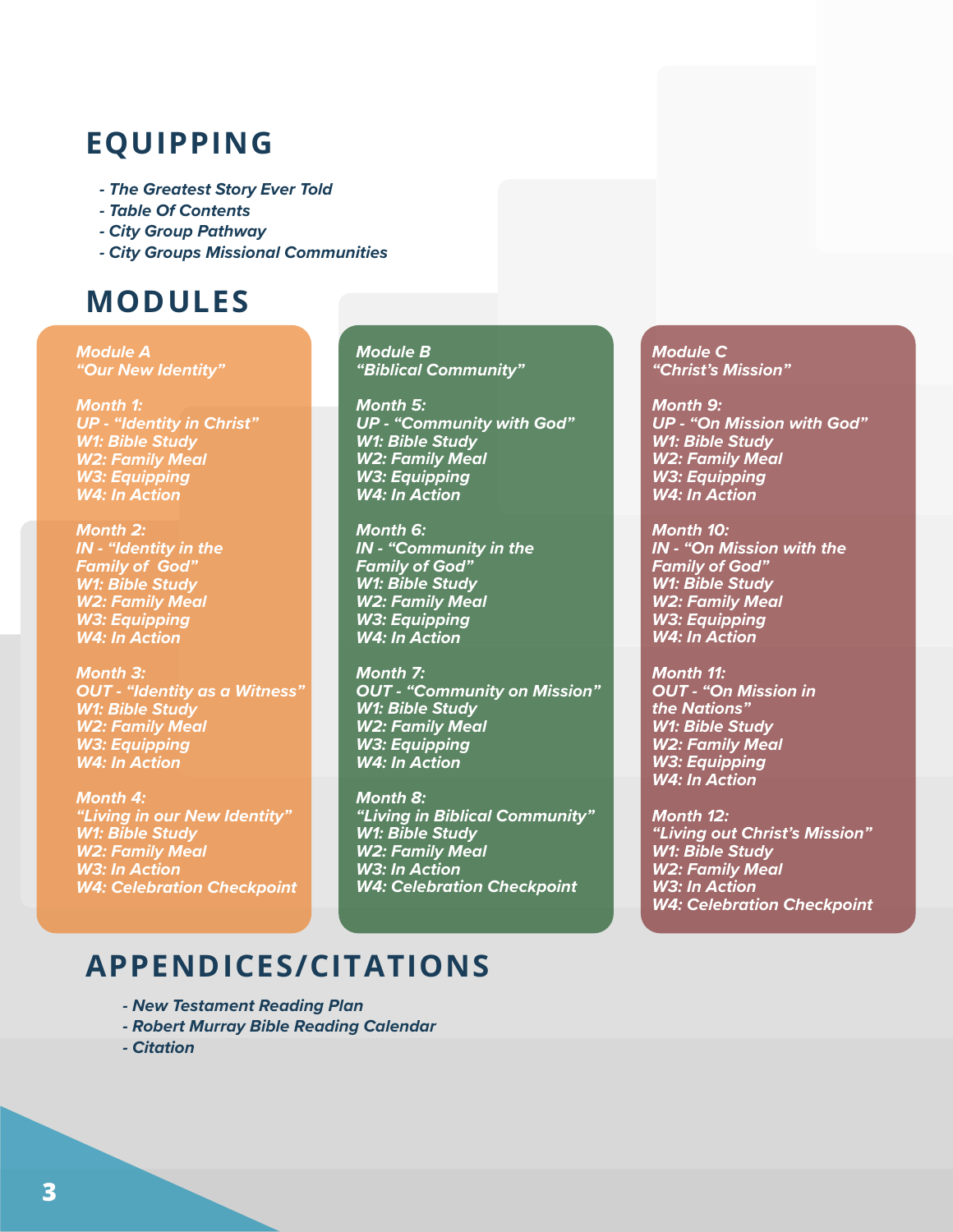## **City Group Pathway | What is it?**

Following Jesus is a journey and just as in every journey, one needs to have a good map in order to not get lost along the way. The City Group Pathway is a map to help your group live out every aspect of the Great Commission. It will help you establish discipleship rhythms, apply Citylight's Core Values, and equip your group to effectively multiply disciples of Jesus Christ. The goal for the CG Pathway is for groups and members to "know, love, and worship Jesus" in the context of spiritual formation, community, and mission as we continue to multiply disciples.

## **City Group Pathway | How to use it?**

The CG Pathway is designed to be a twelve month framework for City Groups. It is designed for both new and existing groups to walk through in order to create healthy monthly rhythms and to be equipped with discipleship tools. There are three modules composed of four months within each module. Each module focuses on one Core Value (spiritual formation, community, and mission). Within each month, the first week is spiritual formation, the second week is a family meal, the third week equips the members with a tool, and the fourth week allows members to practice and celebrate what they have learned that month.

If your group misses a week, pick up where you left off. Just make sure you review and everyone in the group knows where you're at and where you're going in the CG Pathway.

## **City Group Pathway | Four weekly rhythms**

*Bible Study:* The group will gather for a Bible study focused on the topic for the month. You will see what the Bible has to say about the topic and discuss how to apply what you learned.

*Family Meal:* A potluck style meal that will have 2-3 intentional discussion questions related to previous week's Bible study. For example, "How did what you learn from the Bible affect your life this week?"

*Equipping:* CG Leaders will teach a practical discipleship tool (i.e. reading the Bible, Gospel presentation, praying Scripture, etc). Many of these resources can also be found online in City Group Resources.

*In Action:* The CG will practice what they learned the previous week. For example, if they learned how to share the Gospel, the evening will be spent practicing and role playing with one another to become more comfortable and confident.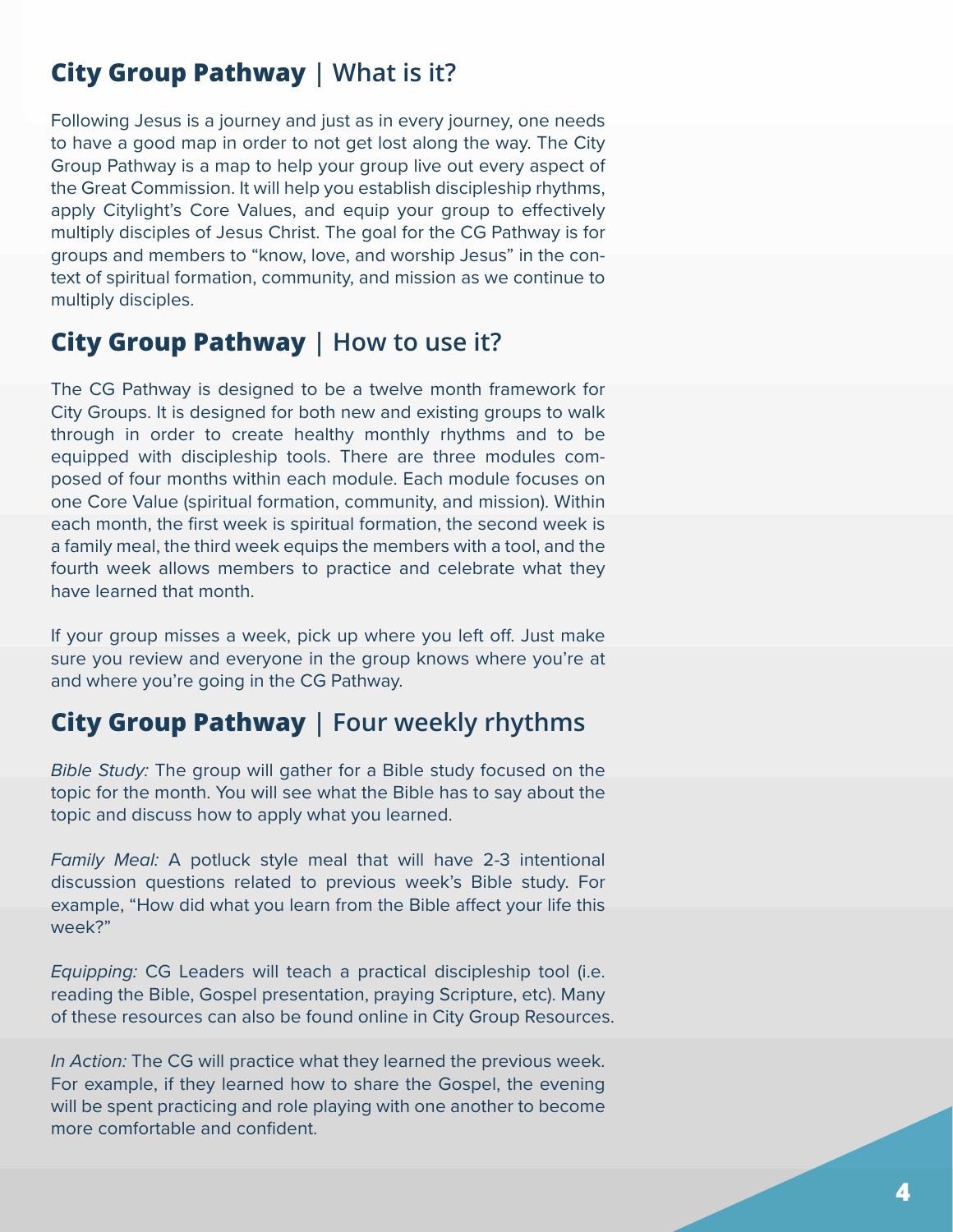# CITY GROUPS ARE **MISSIONAL COMMUNITIES**

## **What is a Missional Community?**

A missional community is a community of Christ followers on mission with God in obedience to the Holy Spirit that demonstrates tangibly and declares creatively the Gospel of Jesus Christ to a specific neighborhood or network of people.

## **A Community of Christians**

In the life, death, and resurrection of Jesus, God has redeemed a people for Himself whom He empowers and sends to be His witnesses, as we see in John 20:21 and Matthew 28:16-20. We are called and sent to show a hurting, broken, and dying world that Jesus is who He says He is and did what He said He did. The purpose of Christian community has always been to demonstrate God's character to the world. We do this as individuals, but our communities are to be defined in this way too.

## **On Mission With God**

God is about bringing glory to His name and establishing His kingdom and reign in the world. It's what He's always done throughout redemptive history! He is saving and blessing people through the finished work of Jesus that they would make disciples and bring His kingdom to the world around them. The life of the community is bound up in participating in God's mission in the world and making disciples of Jesus.

#### **Demonstrate the Gospel**

Just as Jesus came demonstrating the Kingdom through selfless acts of service, we should actively look for opportunities to meet the felt and real needs of our neighbors and community. We seek to become a blessing to our neighbors, and demonstrate the reality of God's new Kingdom. When you look at Jesus, however, He did not simply stop at healing and meeting needs. He consistently spoke a true message of great hope to those whom He encountered.